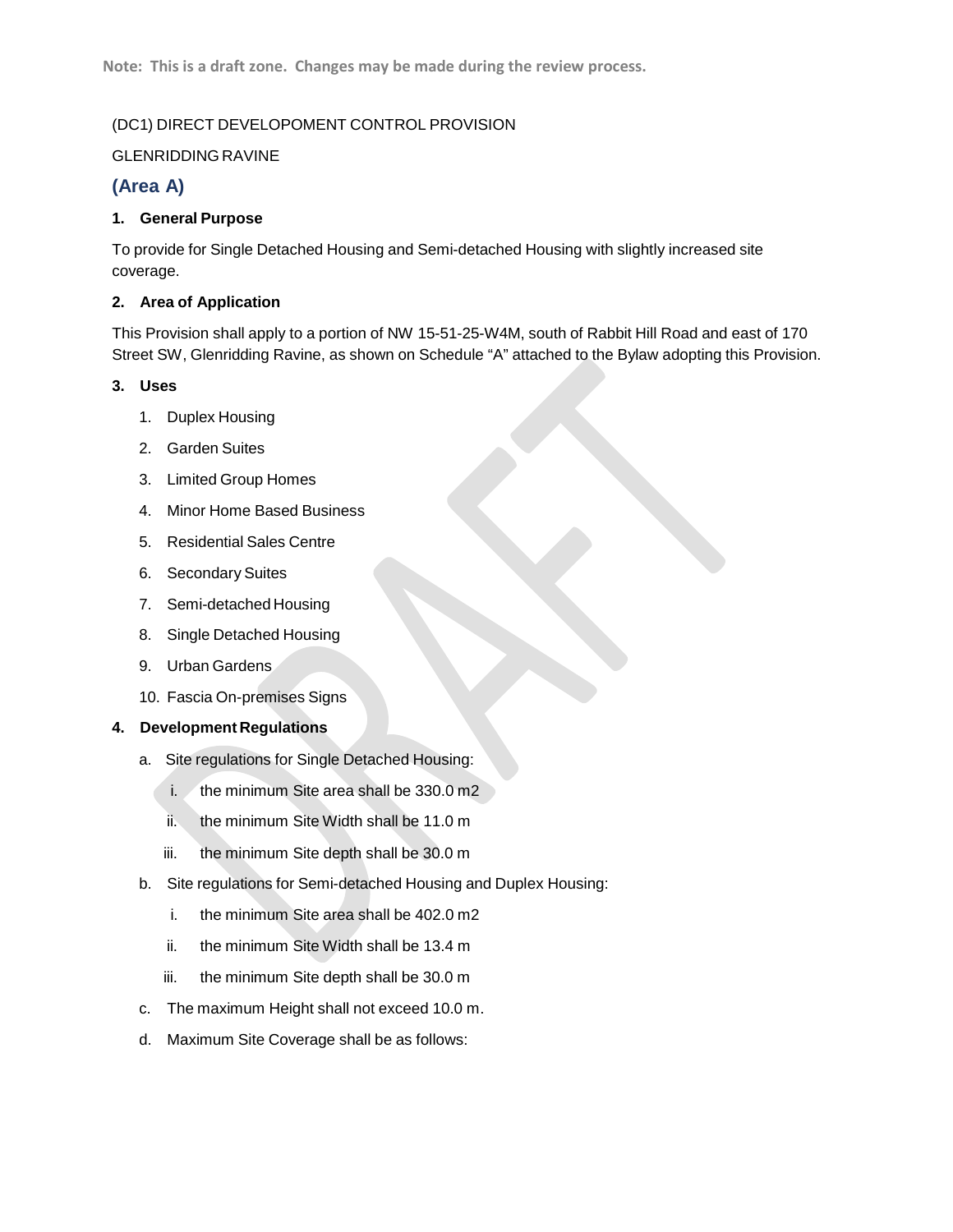**Note: This is a draft zone. Changes may be made during the review process.**

|     |                                     | Principal<br>Dwelling/<br>building | Accessory<br>building | Principal<br>building with<br>attached<br>Garage | <b>Total Site</b><br>Coverage |
|-----|-------------------------------------|------------------------------------|-----------------------|--------------------------------------------------|-------------------------------|
| .,  | Single Detached<br>Housing          | 33%                                | 14%                   | 47%                                              | 47%                           |
| ii. | Semi-detached and<br>Duplex Housing | 35%                                | 17%                   | 50%                                              | 50%                           |

- e. The minimum Front Setback shall be established on the following basis:
	- i. 5.5 m for Single Detached Housing, Semi-detached Housing or Duplex Housing with front or flanking access to required off-street parking space or an attached Garage or a Garage that is an integral part of the Dwelling; and
	- ii. 4.5 m for Single Detached Housing, Semi-detached Housing or Duplex Housing with rear access to required off-street parking space or a Garage, except that:
		- A. the Front Setback may be less than 4.5 m, to a minimum of 3.0 m when a landscaped boulevard strip between the curb and the Walkway of the road cross section at the front of the Site is provided as per the City of Edmonton Design and Construction Standards.
- f. The minimum Rear Setback shall be 7.5 m, except on a Corner Site, where a Dwelling with an attached Garage faces the flanking public roadway, it may be reduced to 4.5 m.
- g. Side Setbacks shall be established on the following basis:
	- i. Side Setbacks shall be a minimum of 1.2 m on each side;
	- ii. on a Corner Site where the building faces the Front Lot Line or the Side Lot Line, the minimum Side Setback abutting the Side Lot Line flanking the public roadway shall be 2.4 m; and
	- iii. Notwithstanding Section 50.3.4(b), a Garage or Accessory building or structure may be located not less than 0.6 m from the Side Lot Line, where the vehicle doors of the Garage face a Lane Abutting the Site.
- h. On-Site parking shall be located in accordance with Section 50 of this Bylaw. On-Site parking shall be provided within a Garage. A mutual Garage may be constructed on the common property line to the satisfaction of the Development Officer.
- i. General Site Landscaping shall be developed in accordance with the following:
	- i. one deciduous tree or one coniferous tree, and two shrubs shall be required in the Front Yard for each principal Dwelling, except where the Front Setback is 4.5 m or less, and a landscaped boulevard is provided in accordance with subsection 4(5)(b)(i) of this Provision, the tree may be placed within the Rear or Side Yard, rather than the Front Yard;
	- ii. all applications for a Development Permit shall include a Site plan that identifies the location, species and size of Landscaping required in subsection 4(9)(a) of this Provision; and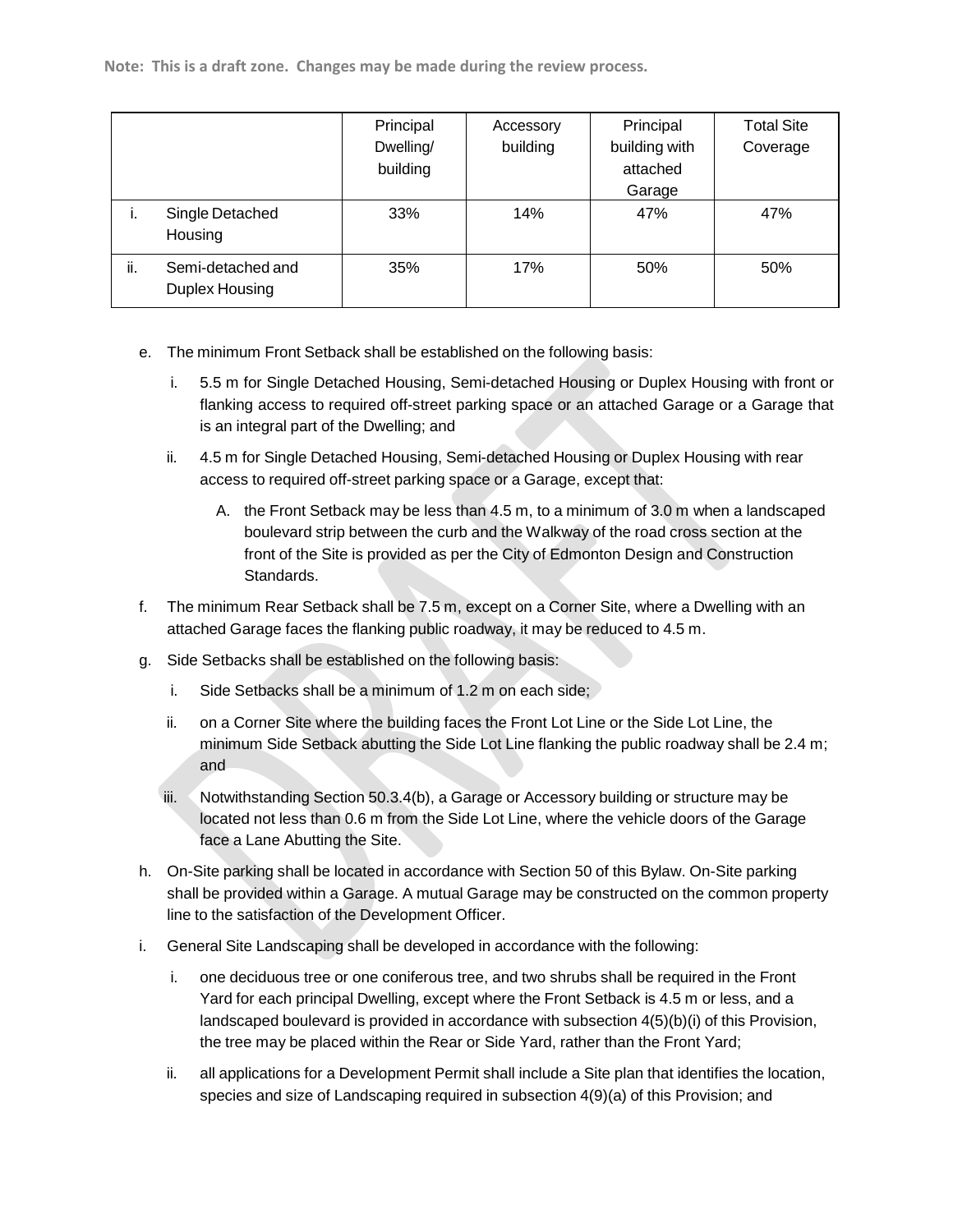- iii. all required Landscaping shall be consistent with the relevant requirements of Section 55 of this Bylaw.
- j. Separation Space shall be provided in accordance with Section 48 of this Bylaw, except that it shall not be required:
	- i. where side walls of abutting buildings face each other and habitable windows are not located directly opposite each other, such that privacy is not impacted and:
	- ii. in the case of Dwellings on separate Sites, each development complies with the minimum Side Setback requirements for each Dwelling; and
	- iii. in the case of Dwellings on the same Site, the separation distance between Dwellings is at least equal to the total of the minimum Side Setback requirements for both Dwellings.
- k. Private Outdoor Amenity Area shall be provided on Site in accordance with Section 47 of this Bylaw.
- l. The maximum number of Dwellings per Site shall be as follows:
	- i. where Semi-detached Housing and Duplex Housing are allowed in this Zone, a maximum of two Dwellings per Site shall be allowed; and
	- ii. where Single Detached Housing is developed in this Zone, a maximum of one Dwelling per Site, and, where the provisions of this Bylaw are met, up to one Secondary Suite shall be allowed.
- m. Each Dwelling within Semi-detached Housing shall be individually defined through a combination of architectural features that may include variations in the rooflines, projection or recession of the façade, porches or entrance features, building materials, or other treatments.
- n. On Corner Sites the façades of a principal building abutting the Front Lot Line and flanking Side Lot Line shall use consistent building materials and architectural features, and shall include features such as windows, doors, or porches.
- o. Except for Garden Suites and Secondary Suites, each Dwelling that has direct access to Grade shall have an entrance door or entrance feature facing a public roadway, other than a Lane. On Corner Sites, the entrance door or entrance feature may face either the Front Lot Line or the flanking Side Lot Line.
- p. Secondary Suites shall comply with Section 86 of this Bylaw.
- q. Signs shall comply with the regulations found in Schedule 59A
- r. Urban Gardens shall comply with Section 98 of this Bylaw.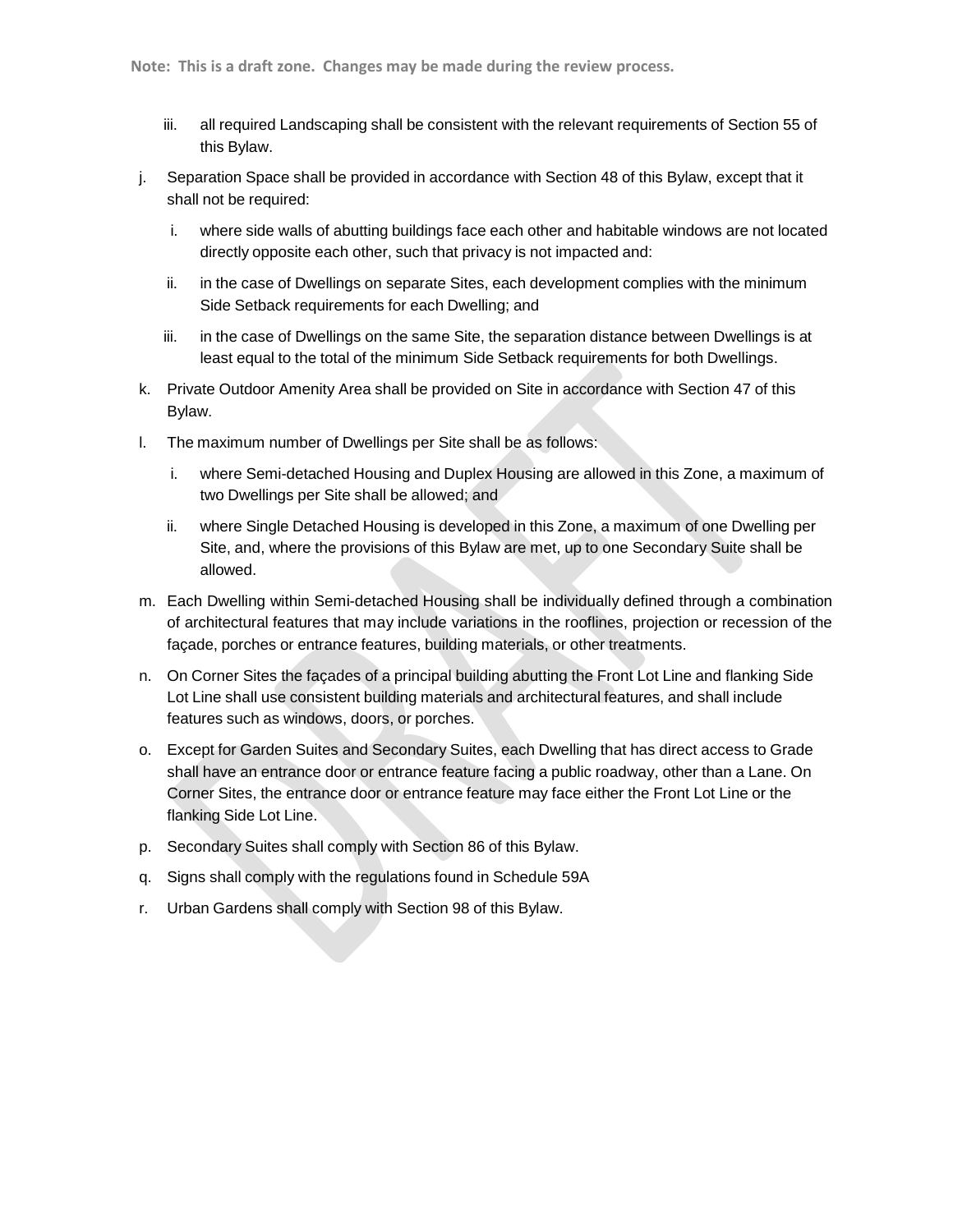**Note: This is a draft zone. Changes may be made during the review process.**

# **(Area B)**

#### **1. General Purpose**

To provide for Row Housing with slightly increased site coverage.

#### **2. Area of Application**

This Provision shall apply to a portion of NW 15-51-25-W4M south of Rabbit Hill Road and east of 170 Street SW, Glenridding Ravine, as shown on Schedule "A" attached to the Bylaw adopting this Provision.

#### **3. Uses**

- a. Minor Home Based Business
- b. Residential Sales Centre
- c. Row Housing
- d. Urban Gardens
- e. Fascia On-premises Signs

## **4. Development Regulations**

a. Site Area and Site Dimensions for individual Dwelling shall be in accordance with the following:

|     |                               | <b>Minimum Site</b> | Minimum Site     | Minimum Site      |
|-----|-------------------------------|---------------------|------------------|-------------------|
|     |                               | Area                | Width            | Depth             |
|     | Row Housing internal Dwelling | 150 m <sub>2</sub>  | 5.0 <sub>m</sub> | 30.0 m            |
| ii. | Row Housing end Dwelling      | 186 m <sub>2</sub>  | 6.2 m            | 30.0 <sub>m</sub> |

- b. The maximum Height shall not exceed 12.0 m.
- c. The maximum total Site Coverage shall be as follows:

|    |                        | Principal Dwelling/ | Accessory building | Principal building  |
|----|------------------------|---------------------|--------------------|---------------------|
|    |                        | building            |                    | with attached       |
|    |                        |                     |                    | Garage or where     |
|    |                        |                     |                    | parking is provided |
|    |                        |                     |                    | underground         |
| а. | Row Housing - internal | 42%                 | 20%                | 62%                 |
|    | <b>Dwelling</b>        |                     |                    |                     |
|    | b. Row Housing – end   | 37%                 | 17%                | 54%                 |
|    | Dwelling               |                     |                    |                     |
| c. | Row Housing - corner   | 34%                 | 18%                | 52%                 |
|    | Dwelling               |                     |                    |                     |

- d. The Front Setback shall be established on the following basis:
	- i. a minimum of 5.5 m, where access to required off-street parking is provided to the rear or flanking part of the Lot except that it shall be:
		- A. a minimum of 3.0 m where a treed landscaped boulevard is provided;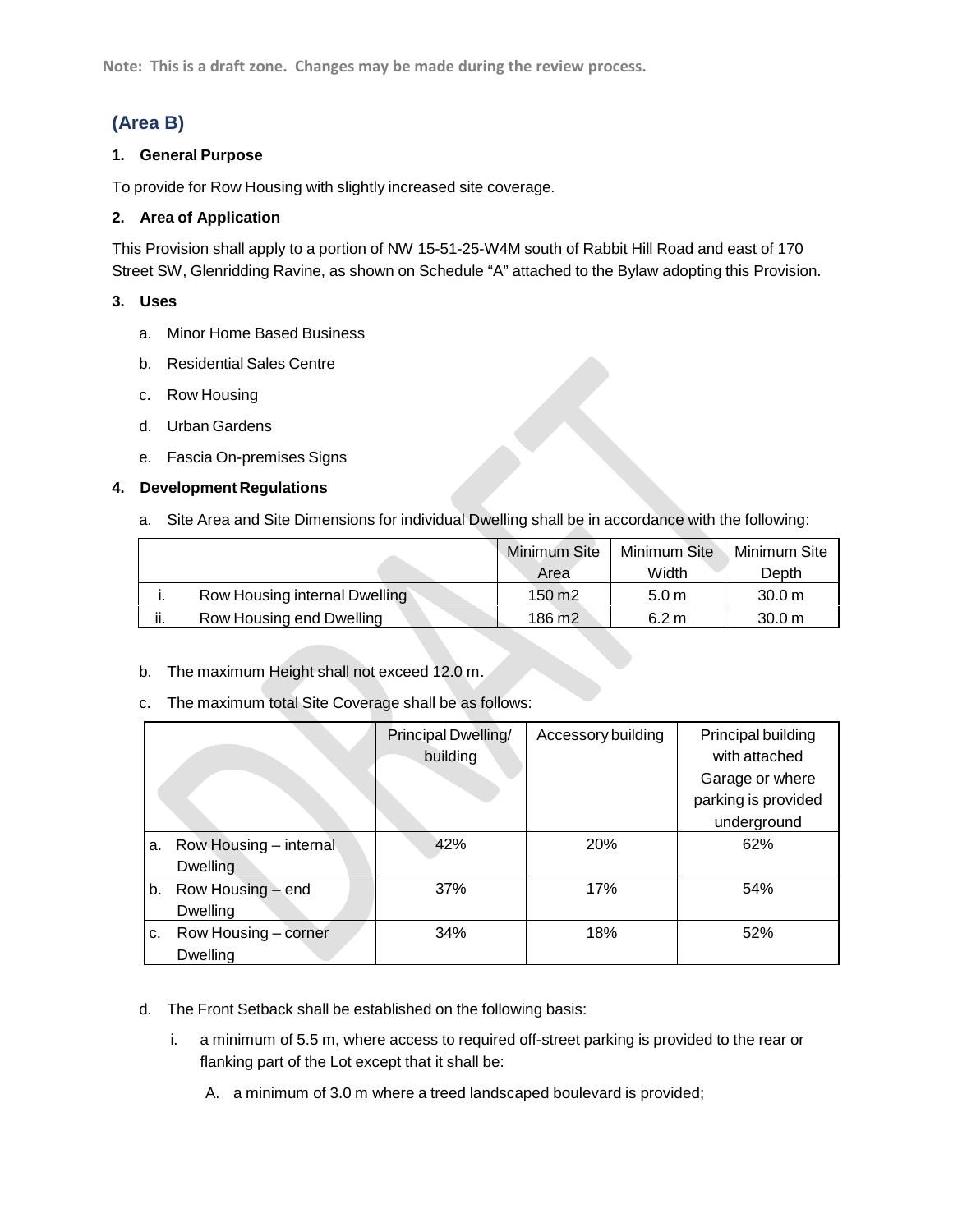- B. a minimum of 5.5 m where a front attached Garage forms an integral part of the Dwelling, except in the case of a private roadway, the minimum shall be 6.0 m
- e. The minimum Rear Setback shall be 7.5 m, except the Rear Yard may be reduced to 5.5 m where an attached Garage is provided.
- f. Minimum Side Setbacks shall be provided, on the following basis:
	- i. 1.2 m excepting a Side Yard abutting a flanking roadway; and
	- ii. 2.4 m where the Side Yard abuts a flanking public roadway other than a Lane.
- g. Separation Space shall be provided in accordance with Section 48 of this Bylaw, except that it shall not be required:
	- i. where side walls of abutting buildings face each other and habitable windows are not located directly opposite each other, such that privacy is not impacted and:
		- A. in the case of Dwellings on separate Sites, each development complies with the minimum Side Setback requirements for each Dwelling;
		- B. in the case of Dwellings on the same Site, the separation distance between Dwellings is at least equal to the total of the minimum Side Setback requirements for both Dwellings.
- h. Minimum Private Outdoor Amenity Areas shall be provided as follows:
	- i. a minimum of 30 m2 per Dwelling unit, at Grade, shall be provided; and
	- ii. the Outdoor Amenity Area shall be permanently retained as open space, unencumbered by an Accessory building or future additions
- i. Maintenance and/or drainage and utility easement(s) may be required between abutting buildings and/or through private yards of one or more Dwellings to ensure adequate access for property, drainage and utility maintenance.
- j. Front attached Garages shall not be permitted where a Site or a Lot has vehicular access from a Lane.
- k. Where detached rear parking Garages are developed, the maximum width of the building containing the Garage(s) shall not exceed 24 m.
- l. No outdoor parking, trash collection or outdoor storage areas shall be developed within 3.0 m of any property line that abuts a Site zoned to allow Single Detached Housing as a Permitted Use.
- m. Signs shall comply with the regulations found in Schedule 59A.
- n. Each Dwelling within Row Housing shall be individually defined through a combination of architectural features that may include variations in the rooflines, projection or recession of the façade, porches or entrance features, building materials, or other treatments.
- o. On Corner Sites the façades of a principal building abutting the Front Lot Line and flanking Side Lot Line shall use consistent building materials and architectural features, and shall include features such as windows, doors, or porches.
- p. Row Housing shall not repeat the same architectural features more than six times on a block face.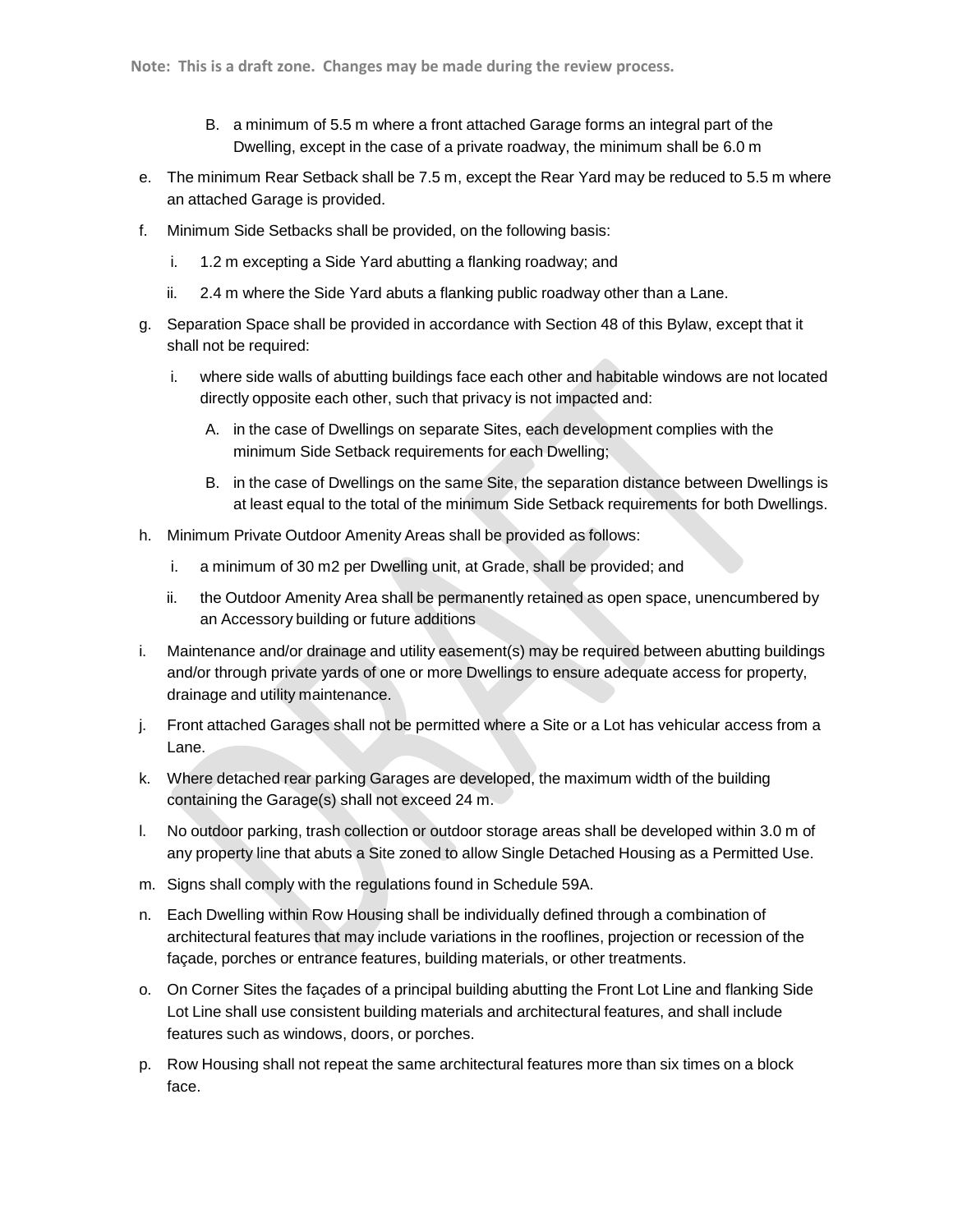- q. Site design for Row Housing developments of six or more attached Dwellings shall include entry transitions such as steps, decorative Fences, gates, hedges, low walls, and planting beds in the Front Yard.
- r. Each Dwelling shall have an entrance door or entrance feature facing a public roadway, other than a Lane. On Corner Sites, the entrance door or entrance feature may face either the Front Lot Line or the flanking Side Lot Line.
- s. Urban Gardens shall comply with Section 98 of this Bylaw.